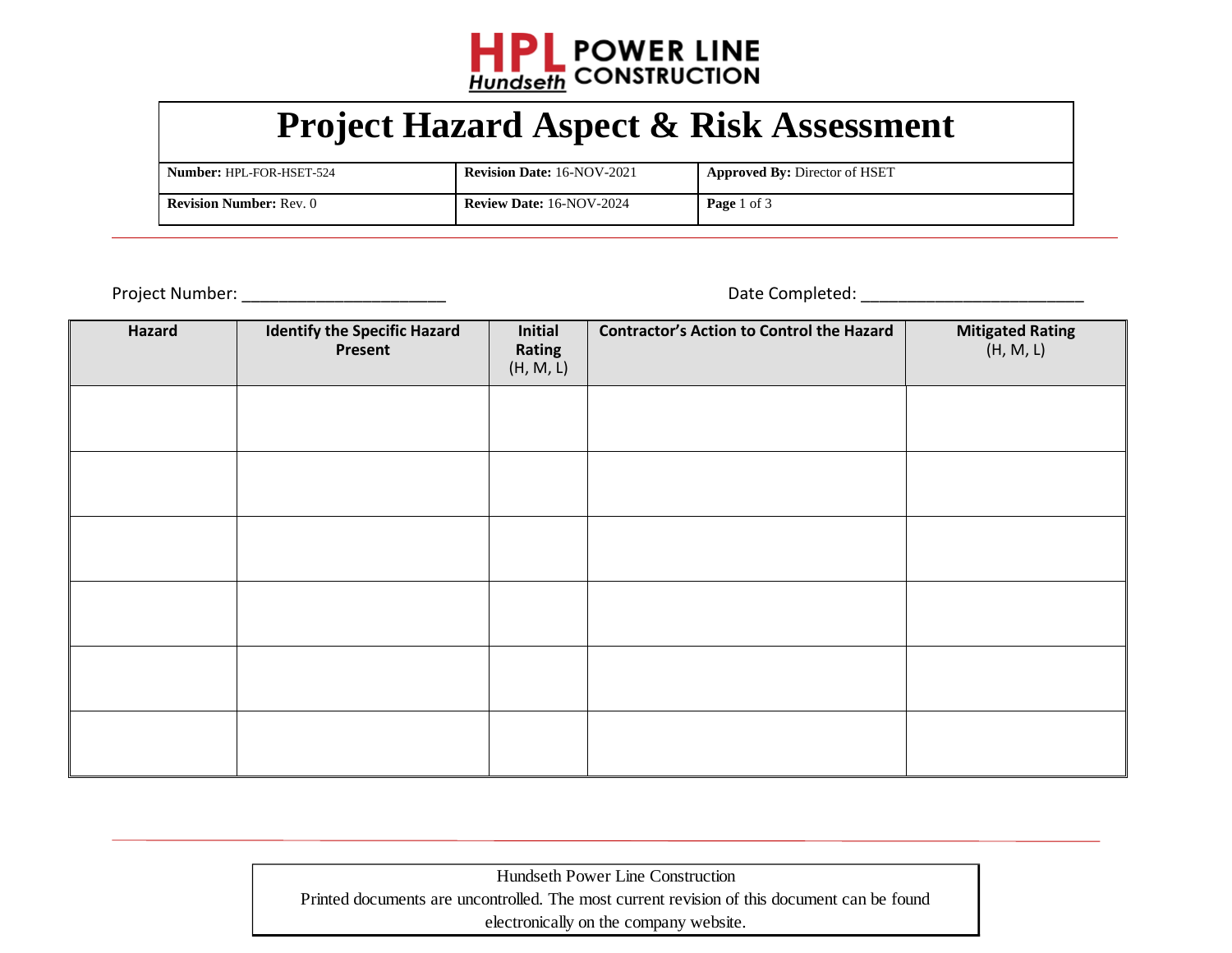

## **Project Hazard Aspect & Risk Assessment**

| Number: HPL-FOR-HSET-524       | <b>Revision Date: 16-NOV-2021</b> | <b>Approved By: Director of HSET</b> |
|--------------------------------|-----------------------------------|--------------------------------------|
| <b>Revision Number: Rev. 0</b> | <b>Review Date: 16-NOV-2024</b>   | <b>Page</b> 2 of 3                   |

| Hazard | <b>Identify the Specific Hazard</b><br>Present | Initial<br>Rating<br>(H, M, L) | <b>Contractor's Action to Control the Hazard</b> | Mitigated Rating<br>(H, M, L) |
|--------|------------------------------------------------|--------------------------------|--------------------------------------------------|-------------------------------|
|        |                                                |                                |                                                  |                               |
|        |                                                |                                |                                                  |                               |
|        |                                                |                                |                                                  |                               |
|        |                                                |                                |                                                  |                               |
|        |                                                |                                |                                                  |                               |
|        |                                                |                                |                                                  |                               |
|        |                                                |                                |                                                  |                               |
|        |                                                |                                |                                                  |                               |

Hundseth Power Line Construction Printed documents are uncontrolled. The most current revision of this document can be found electronically on the company website.